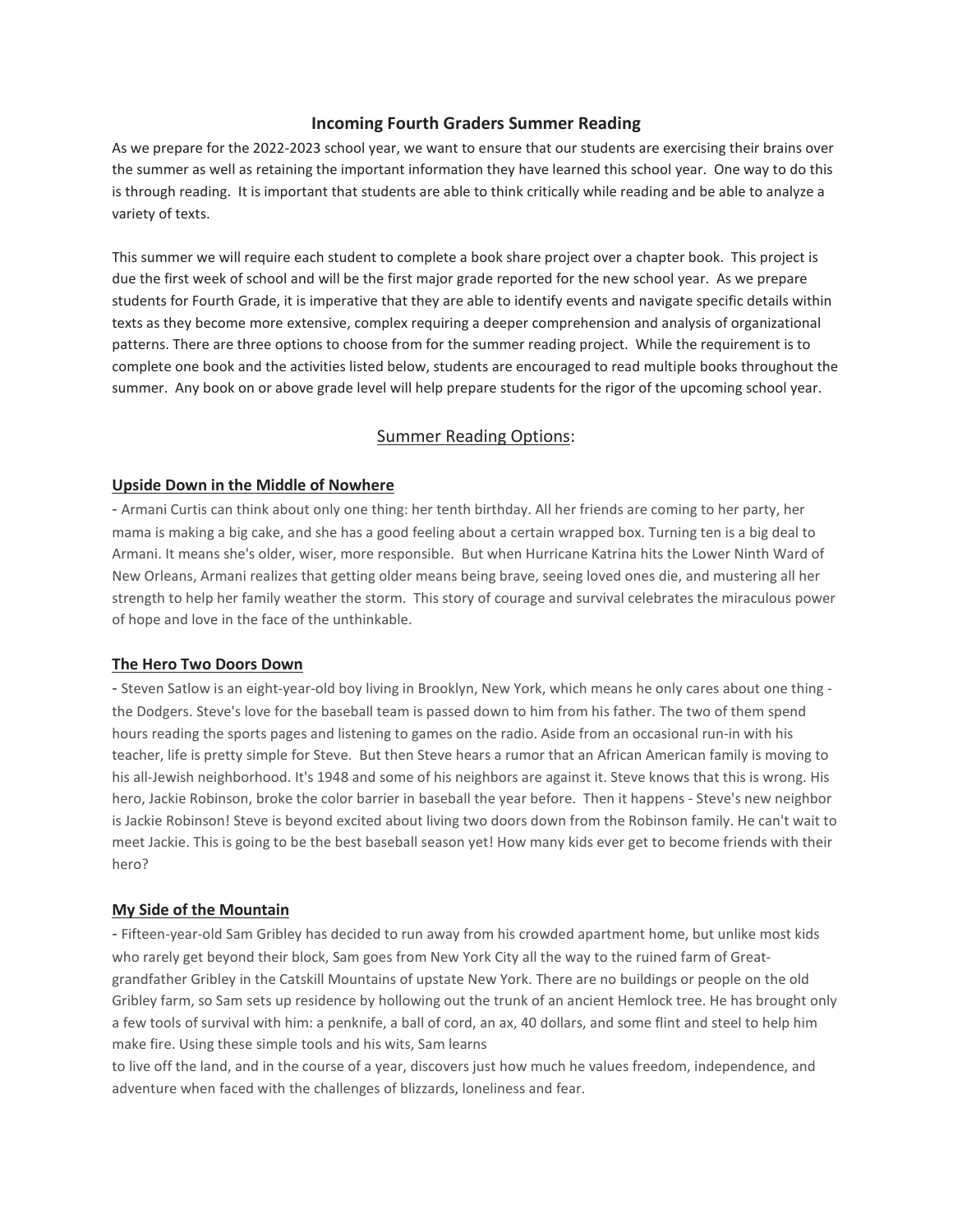# Project Requirements

- 1. Choose your book from the above list. Read for information, anticipating that you will present its contents to your class. Take notes and write the summary as you read.
- 2. Write a one-page summary for the book. This should include the **Title of the book** (capitalizing the major words) with the **author**, **main characters**, **setting**, and the **problem** and **solution**. Write in complete sentences and use details from the text in your response. **You may type or print your summary**.
- 3. Decorate a large paper bag. It can be a grocery, gift, or shopping bag. The decor should be a scene from the book and the title of the book. Simply printing internet pictures is not acceptable and it needs to show your creativity. You may use materials such as glitter, construction paper, cotton balls, string, scrapbooking items, etc. to help decorate the bag. You will attach the story summary to the back of the bag. (One side decorated, one side is the summary).
- 4. Inside the bag include **five** items that represent the book or characters from the book. You **MUST** bring the book for the presentation. The book itself does not count as one of the items. The items can be photos, toys, samples, food, etc.. For example, for the book Crash a football would be a good item as Crash played football. For the book The Tale of Despereaux, a toy crown would be great as Mig wanted to be the princess and wear a crown. Get it?
- 5. Now, you need five index cards or small pieces of paper. Write about how each of the five items show something about the book or characters. **Write in complete sentences.** These cards are placed inside the bag with the five items.

Expected Example: The main character is Harry Potter and he learns that he is a wizard in the beginning of the book. I brought a magic wand because in the text Harry must choose his personal wand. He visits the wand store and comes away with a spectacular wand that actually chooses him!

Poor Example: I brought a bat because the main character played baseball.

6. Presentations will be made the first week of school. Your presentation will tell us about the book WITHOUT reading word-for-word the summary. The cards are reminders and used to jar your memory, but not for reading aloud. You need to be prepared to talk! Don't worry, we are a community of friends. We will clap through any messes and honor the bravery of you as the speaker in your new classroom!

\*If you or your student have any questions, please emai[l tybrown@lisd.org](mailto:tybrown@lisd.org) or refer to your child's 3rd grade teacher's Google Classroom account under the tab Summer Reading.